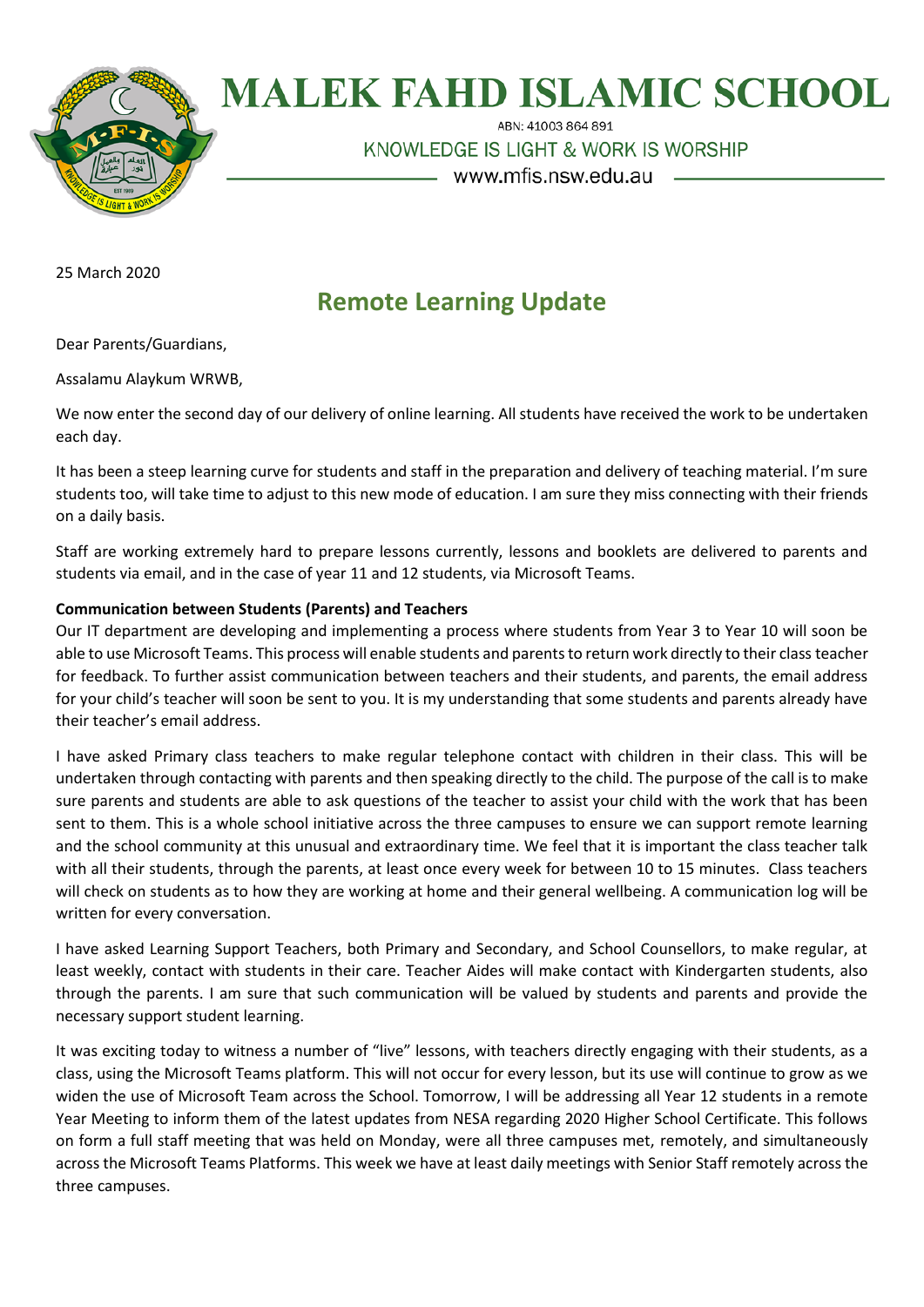

## **Information and Tips for Parents**

General notes:

- This is remote learning, not home schooling, but we do ask for parents to assist us in monitoring their child's learning and reinforming the need to respect their teachers and peers when using the on-line system;
- Be prepared to be patient and flexible this is new territory for all of us;
- Teachers will also be facing their own family or personal concerns at this time or may be supervising their own children at home whilst simultaneously providing learning for your child. But we are still a community, and we are all in this together.

You can support your child's continued learning in the following ways:

- Help them establish a comfortable and organised learning environment at home;
- Ensure emails from the School are regularly checked and reviewed;
- Parents should regularly check with their child about how they are going with schoolwork. Your interest in their learning will help them maintain interest and focus;
- If you have any concerns about your child's learning, please follow the normal channels contact their class teacher first, then the Faculty Leader/Junior School Curriculum Coordinator, or raise concerns about your Primary child with their teacher when they telephone you; this has begun taken place;
- Discuss appropriate uses of technology:
	- o Remind your child about the School's protocols around the use of technology;
	- o We strongly suggest no phones or laptops in the bedroom, especially at night;
	- o suggest periods of not accessing social media or news to have a break from the noise and support positive mental health;
	- $\circ$  consider installing social media blockers on browsers to minimise distractions during school hours;
	- o encourage physical activity, healthy snacks, and time away from tech
- Instead of asking closed ended questions like, "What did you learn today?" say "Tell me one thing you learned today that was interesting/different/made you think/helped you see things differently."
- Encourage positivity by asking each evening, "What is one thing you have to be grateful for?"

Your child can develop skills, pursue interests and enjoy learning beyond traditional academic disciplines. Consider directing them towards:

TED Talks